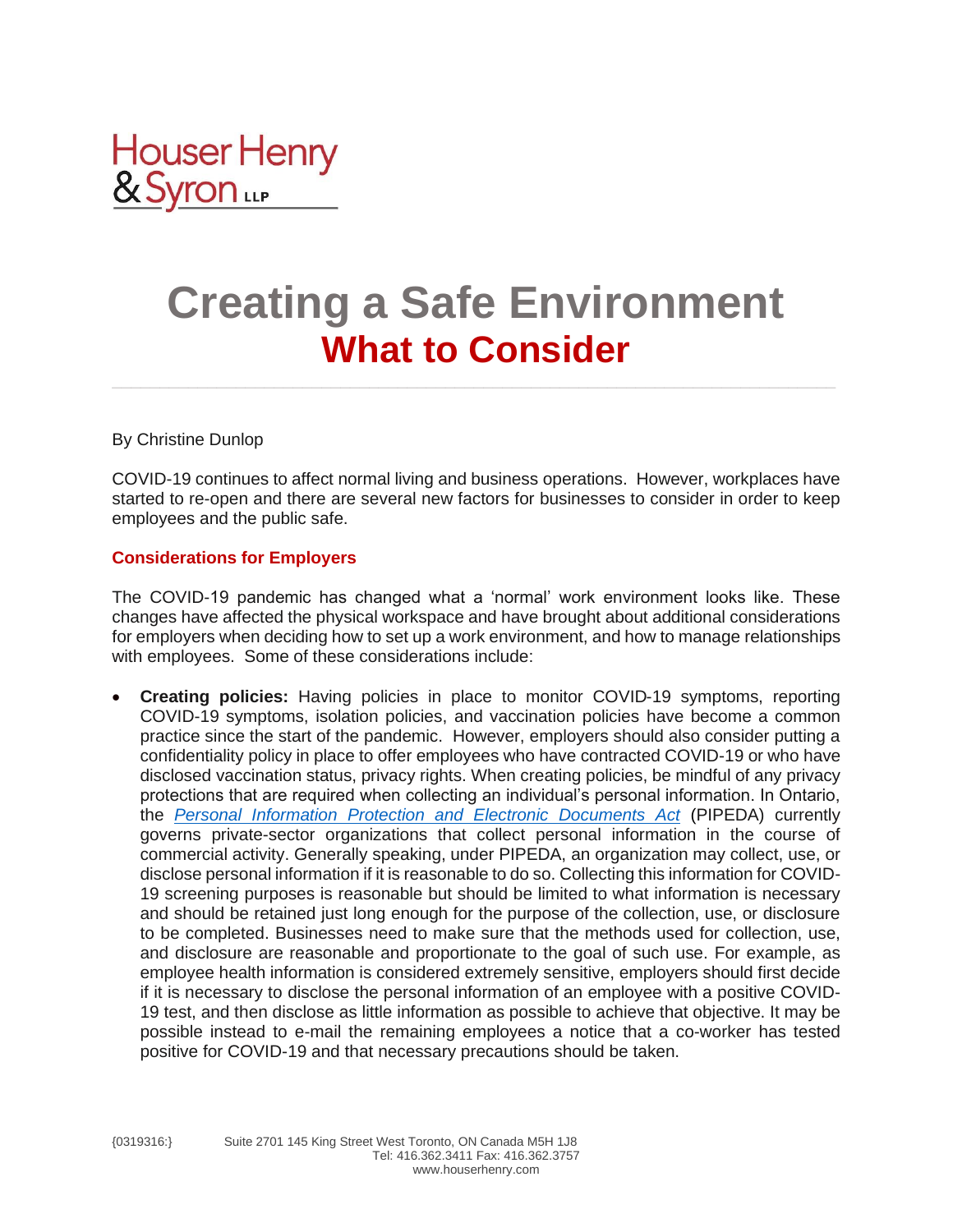- **Legislative Changes:** During the COVID-19 pandemic, Ontario's Bill 27, *[Working for](https://news.ontario.ca/en/backgrounder/1001668/working-for-workers-act-2022)  [Workers Act,](https://news.ontario.ca/en/backgrounder/1001668/working-for-workers-act-2022) 2021* came into force on December 2, 2021. This Act amends the *[Employment](https://www.ontario.ca/document/your-guide-employment-standards-act-0)  [Standards Act,](https://www.ontario.ca/document/your-guide-employment-standards-act-0)* and requires an employer with at least 25 employees at the start of any calendar year to implement a policy regarding an employee's right to disconnect from work. This policy must be in place before March 1 of that year, and employers have until June 2, 2022, to have their initial policy in place. Currently, there are no specifics for what needs to be included in the policy, but as an example, a policy may include times during which employees are not required to answer e-mails.
- **Hybrid work model**: Many workplaces have fully operated remotely for the last several years. While some employers may wish workers to return to the office full time, workers' preferences may have shifted. In a tight labour market, this may require offering some form of a hybrid work arrangement. While a hybrid work arrangement may be a popular decision for your team, it raises certain legal issues, and such an arrangement should be accompanied by a policy addressing the following items:
	- *Location of Work:* Employees may opt to work "from home", but in fact are working in a different country (on an extended vacation) or have moved out of Province. Expectations should be clear that working from home, means working at the employee's home in the province in which the employment agreement specifies. Employees who move out of the province or out of the country may be subject to the employment laws in the jurisdiction in which they reside.
	- *Commutable Distances:* Similar to the above, employees opting to work from home, may still choose to move farther away from the office. The policy should make clear if there is an expectation that an employee be able to commute to the office on relatively short notice, such as for emergency client meetings or projects.
	- *Safe Working Environment:* Employees working from home should confirm to the employer that they have a comfortable, safe, and ergonomically acceptable working environment. While the law is not clear on this issue, incidents at home during working hours could impact WSIB coverage.
- **Be mindful of any human rights concerns and the employer's duty to accommodate:** The Ontario Human Rights Commission previously issued a policy statement that treating an employee who has or is thought to have COVID-19 is discriminatory under the Code. Keep in mind that under Ontario's *[Human Rights Code](https://www.ohrc.on.ca/en/ontario-human-rights-code)* ("Code"), an employer has a duty to accommodate an employee to the point of undue hardship. Employers should be mindful of any disability or vulnerability that an employee may have that makes them more susceptible to COVID-19, and create accommodations where necessary, including continuing work from home arrangements. Employers should also be aware of accommodating employees who may have care-giving responsibilities, including caring for a family member who is ill with COVID-19 or who is in self-isolation, or a child whose school is closed due to COVID-19.

### **Creating a Safe Environment for Employees and Customers**

By now, everyone is familiar with the recommended COVID-19 prevention measures. While some of these measures are being lifted, an employer is required to ensure a safe workplace under the

{0319316:} Suite 2701 145 King Street West Toronto, ON Canada M5H 1J8